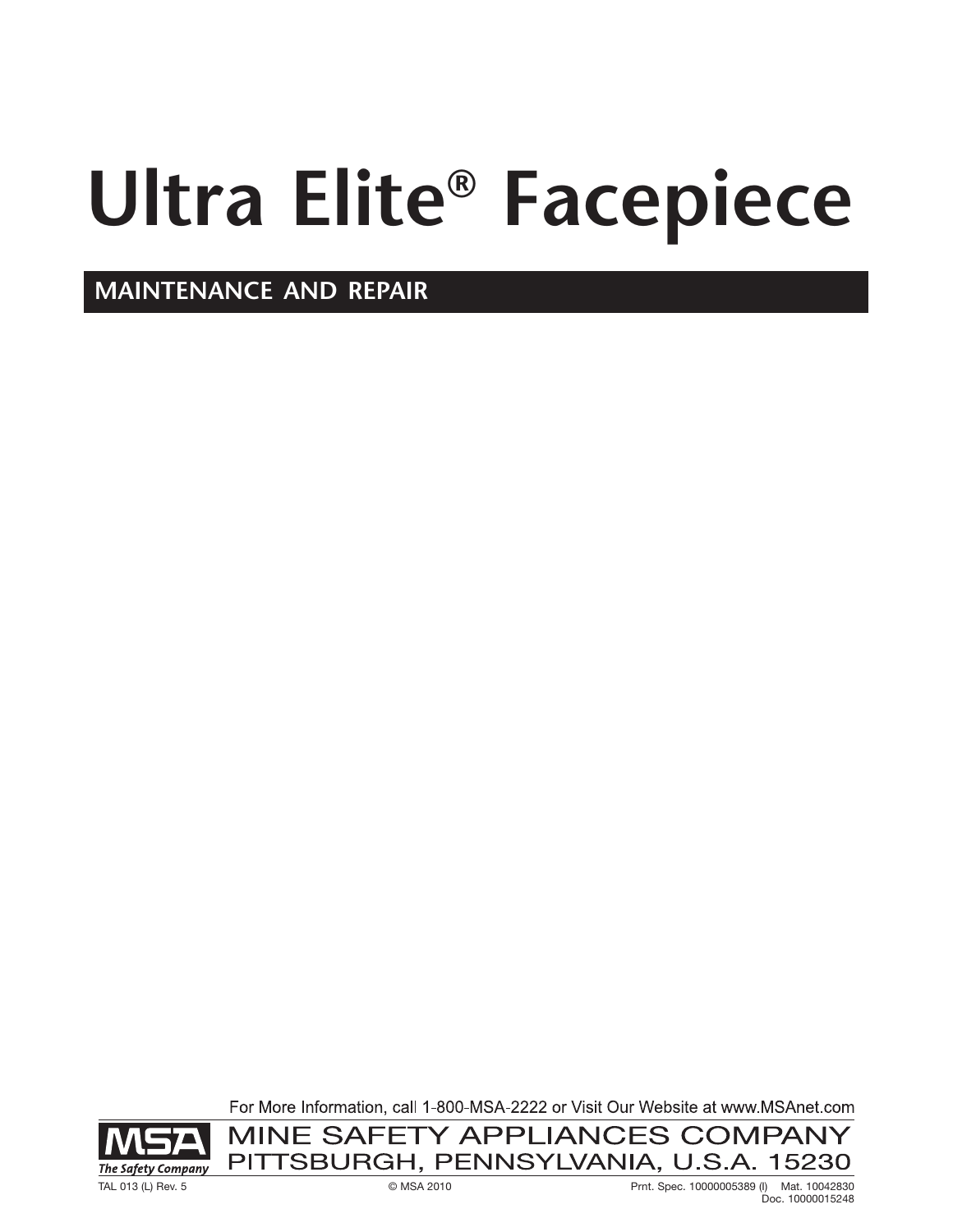| 1               | 804804                                | <b>Upper Lens Ring</b>                              |
|-----------------|---------------------------------------|-----------------------------------------------------|
| $\overline{2}$  | 10031102                              | SpeeD-ON Head Harness Assembly                      |
| 2a              | 10031105                              | SpeeD-ON Head Harness Straps                        |
| 3               | 804806                                | 1/4 Turn Screw Kit (4 Req'd)                        |
| 4               | 817262                                | <b>Rubber Head Harness</b>                          |
| 5               | 805020                                | Lens Super Hardcoat                                 |
| 6               | 804805                                | Lower Lens Ring                                     |
| $\overline{7}$  | 10034500                              | Slide Cover                                         |
| 7a              | 10033115                              | <b>Component Housing Cover (Push-to-Connect)</b>    |
| 7b              | 804819                                | Component Housing Cover (1/4 Turn)                  |
| 8               | 494297                                | Buckles (2 Req'd)                                   |
| 9               | 804807                                | Buckle Ass'y with D-Ring (2 Req'd)                  |
| 10              | <b>See Chart</b>                      | <b>Facepiece Blank</b>                              |
| 11              | 804822                                | Valve Seat (2 Req'd)                                |
| 12              | 804823                                | Valve Disc (2 Req'd)                                |
| 13              | 804811                                | <b>Component Housing Ring</b>                       |
| 14              | 804812                                | <b>Screw Kit</b>                                    |
| 15              | 10018621                              | Slide Adapter Ass'y                                 |
| 15a             | 10033115                              | Push-To-Connect Adapter Ass'y                       |
| 15 <sub>b</sub> | 813556                                | 1/4 Turn Adapter Ass'y                              |
| 17              | 804829                                | Neckstrap                                           |
| 18              | 815604                                | <b>Component Housing Assembly (Complete)</b>        |
| 18a             | 804813                                | <b>Inlet Disc</b>                                   |
| 18 <sub>b</sub> | 804814                                | Valve Spider (1/4 Turn)                             |
| 18 <sub>c</sub> | 804808                                | <b>Speaking Diaphragm Retainer</b>                  |
| 18d             | 804809                                | <b>Speaking Diaphragm</b>                           |
| 18 <sub>e</sub> | 815605                                | <b>Component Housing with Exhalation Valve Kits</b> |
|                 | 818107                                | Retaining Bar Spring Kit (not shown)                |
|                 | 814459                                | Exhalation Valve (not shown)                        |
| 18f             | 805011                                | Valve Spider (Firehawk)                             |
| 19              | <b>Nosecup Assembly (with valves)</b> |                                                     |
| 19c             | 495188                                | Medium, Black                                       |
| 19d             | 495189                                | Large, Black                                        |
| 19e             | 804638                                | Spectacle Kit                                       |
| $20\,$          | 804821                                | Screw Kit (2 Req'd)                                 |
| 23              | 637865                                | Spacer (1/4 Turn)                                   |
| 24              | 813543                                | Retaining Ring (1/4 Turn)                           |
|                 | 10037791                              | NightFighter Bracket (not shown)                    |
|                 |                                       |                                                     |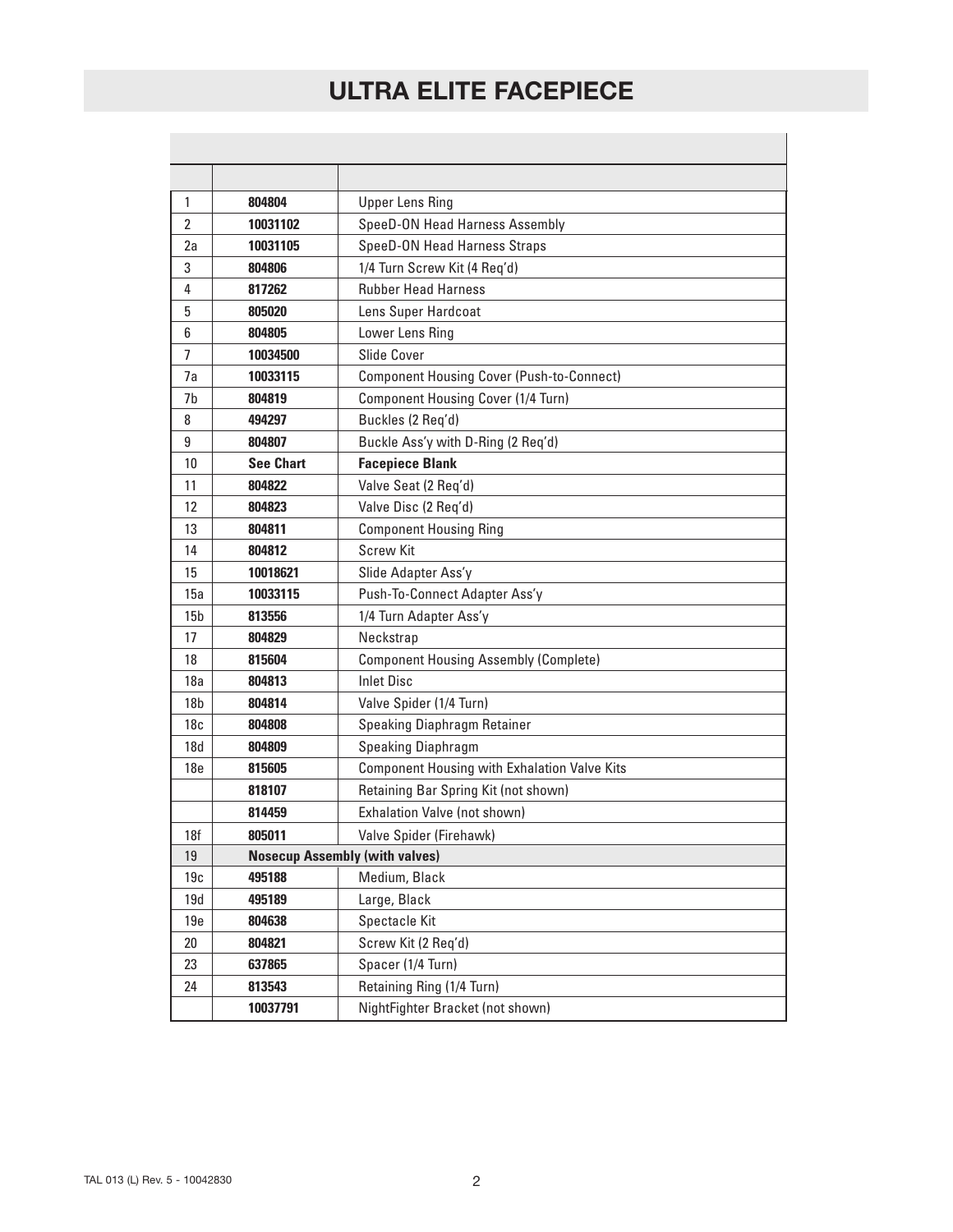## **Ultra Elite®**

## **pressure demand facepiece NFPA**

**Facepiece Components**

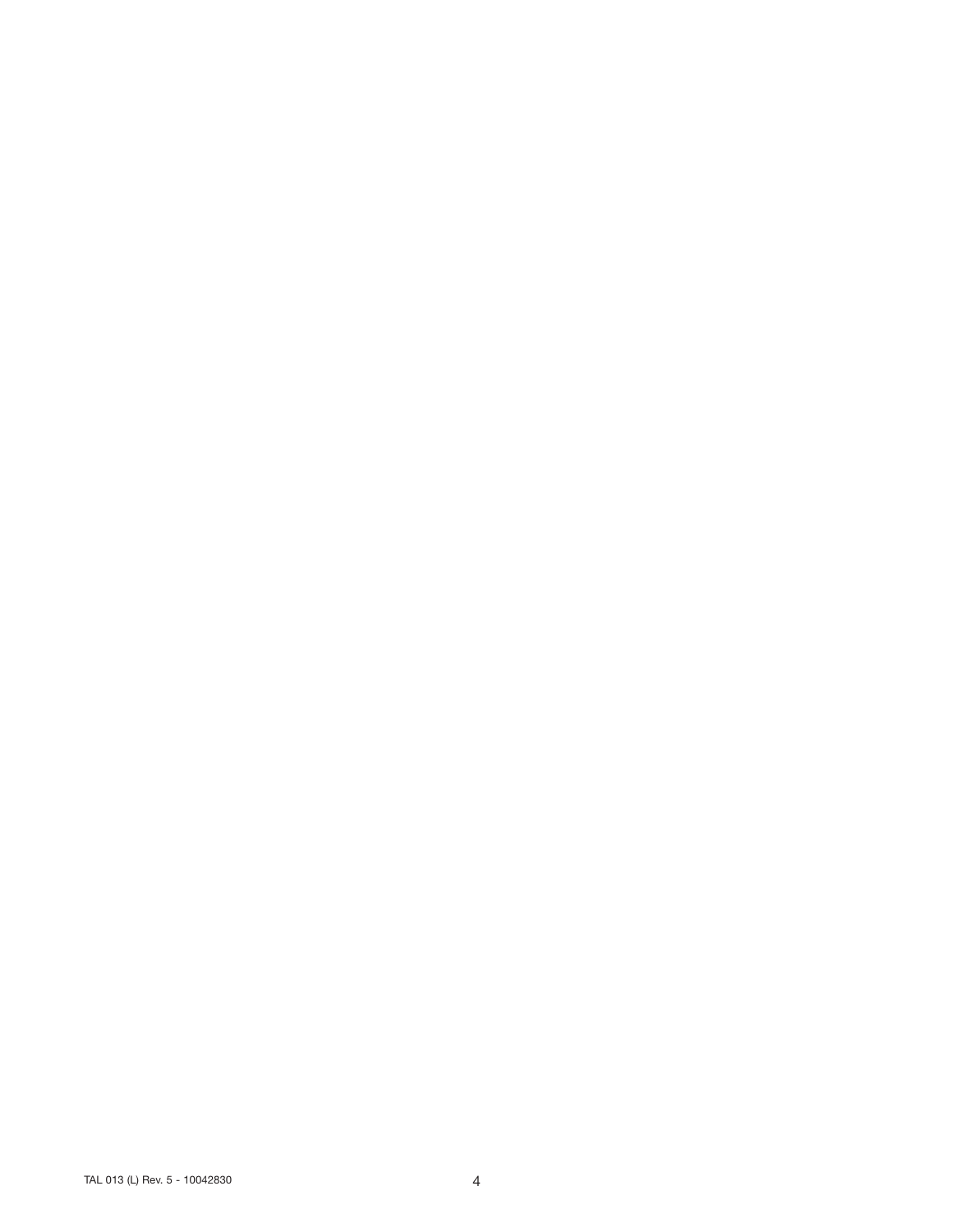#### **CLEANING AND DISINFECTING**

Depending on the cleaning policy adopted, either a designated person or the user should clean each device after each use. ANSI standards suggest that users should be trained in the cleaning procedure. Confidence Plus Cleaning Solution (P/N 10009971) from MSA is recommended. It cleans and disinfects in one operation. It retains its germicidal efficiency in hard water to inhibit the growth of bacteria. It will not deteriorate rubber, plastic, glass, or metal parts. Refer to label for user instructions.

#### A CAUTION

- **DO NOT use any cleaning substances that can or might attack any part of the apparatus.**
- **Alcohol should not be used as a germicide because it may deteriorate rubber parts.**
- **If not rinsed thoroughly, cleaning agent residue may irritate the wearer's skin.**
- 1. Preparing Solution
	- a. Follow the instructions with the Confidence Plus Cleaning Solution.
	- b.If the Confidence Plus Cleaning Solution is not used, wash in a mild cleaning solution, rinse thoroughly, and submerge in a germicide solution for the manufacturer's recommended time.
- 2. Clean and Disinfect the Facepiece
	- a. Remove the mask mounted regulator from the facepiece.
	- b.Unthread the thumb screw of NightFighter Heads-Up Display System receiver Voicemitter Assembly, slide the receiver from facepiece bracket.
	- c. Thoroughly wash the facepiece (and nosecup) in the cleaning solution. A soft brush or sponge can be used to clean the soiled facepiece.
	- d.Rinse the facepiece and components in clean, warm (110°F) water (preferably running and drained).
	- e. Clean the pressure-demand exhalation valve by pressing in on the stem with a blunt object and flushing with clean water.
	- f. Allow the facepiece to air dry. Do not dry the parts by placing them near a heater or in direct sunlight. The rubber will deteriorate.
	- g. Operate the exhalation valve by hand to be sure it works properly.

**Note:** Do not force-dry the parts by placing them in a heater or in direct sunlight. The rubber will deteriorate. When the facepiece is thoroughly dry, store the facepiece in the plastic bag that it was shipped in.

- 3. In general, only the facepiece requires cleaning and disinfecting after each use.
- 4. Re-attach NightFighter Heads-Up Display System Receiver and Voicemitter Assembly. a. Slide receiver onto facepiece bracket.

b.Finger-tighten thumb screw.

5. Thoroughly dry the facepiece and regulator after cleaning and disinfecting. The facepiece can trap water, which could enter the regulator.

#### **REMOVING THE SPEED-ON® HEAD HARNESS**

- 1. To remove a damaged SpeeD-ON Head Harness from the facepiece, lay the facepiece on a table or other flat surface.
- 2. To remove a damaged rubber head strap from the facepiece, lay the facepiece on a table or other flat surface.
	- a. Grasp the facepiece lug with the thumb and forefinger of one hand. Grasp the headstrap metal buckle with the thumb and forefinger of the other hand.
	- b.Lift the metal buckle up with your thumb as you stretch the facepiece lug.
	- c. Turn the facepiece and switch hands to pry up on the other side of the metal buckle.
	- d.Pull the facepiece lug out of the metal buckle.
	- e. Repeat steps a through d for each remaining strap surface.
- 3. To remove the bottom buckles, pull the back of the buckle away from the rubber strap and pull slightly so the rubber harness end-tab is at the buckle.
- 4. Fold the end-tab sides together, then slide each tab through its buckle.
- 5. Repeat steps 3 and 4 for the other buckle.

#### **CLEANING SPEED-ON HEAD HARNESS**

Machine wash in warm water (maximum 120°F) with a mild detergent. Hang the harness in an open area to airdry. Do not dry clean. Do not bleach or use abrasive cleaners. Do not fold or store when wet.

#### **INSTALLING THE SPEED-ON HEAD HARNESS**

- 1. Install the harness strap buckles on the facepiece rubber lug at the crown and temple locations: a. Insert the long tab end of the rubber lug into the metal ring.
	- b.Pull the entire rubber lug through the metal ring.

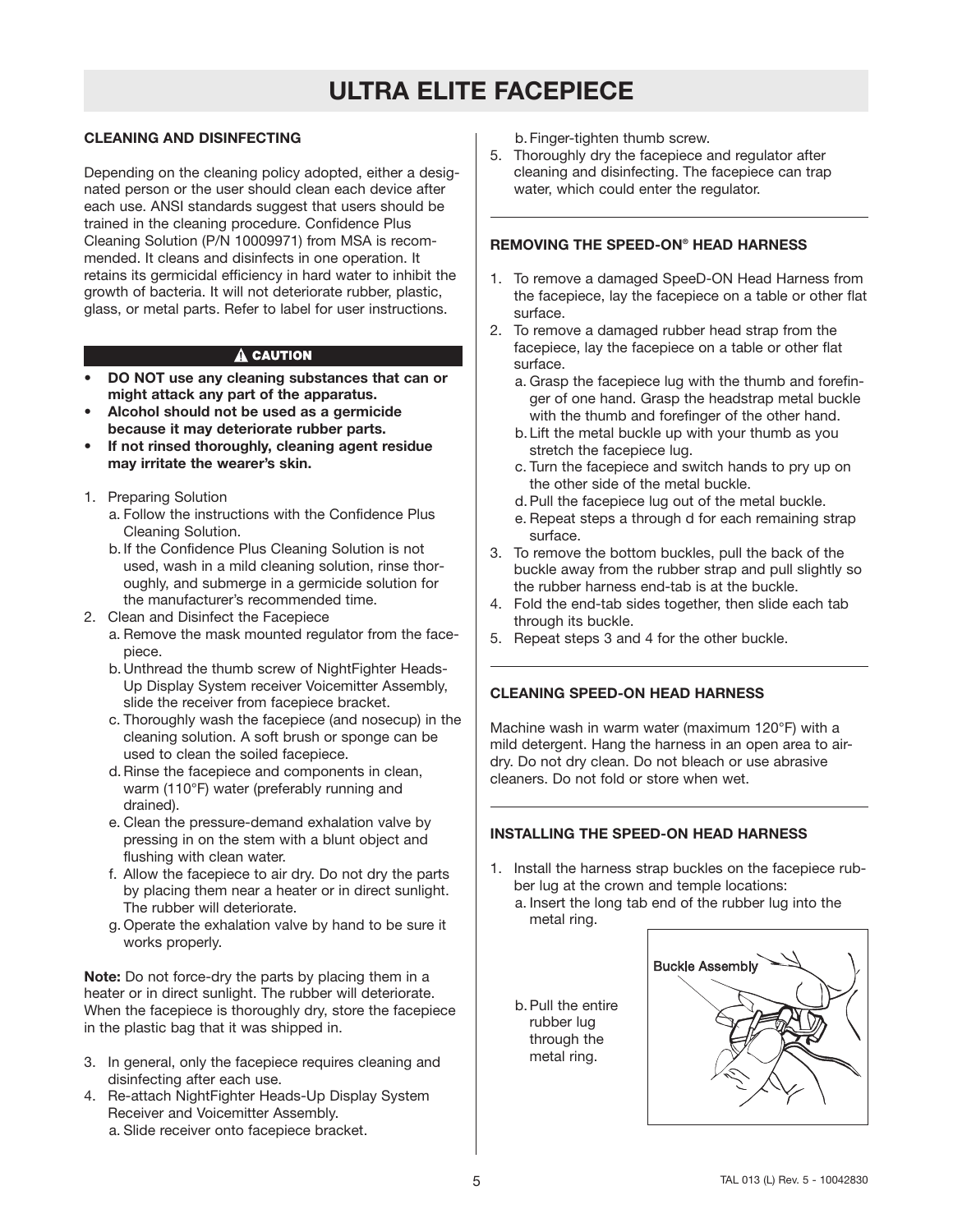2. Refer to Kit 817088 Head Harness Installation instructions to attach the harness.



#### **REMOVING THE COMPONENT HOUSING COVER**

- 1. Remove the two component housing cover screws.
- 2. Remove the locking ring, if applicable.



- 3. Remove the component housing cover.
	- a. **For the 1/4 Turn Facepiece:** Lift up on the cover release hook located forward of the adapter assembly opening. Once the release is lifted, remove the cover by pulling it away from the housing. Tilt the cover and work it over one adapter bayonet at a time.
	- b.**For the Firehawk Slide Facepiece:** Remove the cover by pulling it away from the housing.
	- c. **For the Firehawk Push-To-Connect Facepiece:** Pull the cover to release the retaining hook. With the cover between the hex flats and flange of the adapter, turn the adapter counter-clockwise to remove.



4. Unthread and remove the adapter assembly, if applicable. For the Firehawk Slide Facepiece, turn the cover upside down and backwards to use the cover as a wrench to unthread the adapter.

**Note:** Be careful that you do not damage internal parts of the component housing assembly (exhalation valve, spring, retainer, or speaking diaphragm) once the cover is removed.

#### **MMR EXHALATION VALVE**

#### A CAUTION

**Do not pull the spring retainer out of component housing slots. This could damage the component housing.**

#### **Removing the Spring and Spring Retainer**

1. Slide the spring retainer to one side, then, carefully push center of the retainer down into the component housing freeing retainer from slots in the housing. Lift the retainer and the spring out of the component housing. Discard spring and spring retainer.

#### A CAUTION

**Be careful not to damage the slots or valve seat in the component housing. If either the slots or valve seat is damaged, the entire component housing must be replaced. Also be careful not to damage the soft rubber surface of the valve.**

2. Inspect the slots in the component housing. If either appears to be damaged or distorted replace the damaged component housing.

#### **Installing the Pressure Demand Exhalation Valve Spring and Spring Retainer**

1. Place the new spring on the new (ivory) spring retainer. Place the free end of the spring over the exhalation valve boss.

**Note:** The retainer ends are angled. The shorter end goes down (toward the bottom part of the component housing). In this position, the part number on the retainer is on the left side facing the exhalation valve (down).

2. Insert one angled end of the spring retainer all the way into the slot on one side of the component housing. Place the other angled end of the retainer against the side of the housing above the slot, push the center of retainer down (above spring), then slide the retainer toward the bottom of the housing until the retainer snaps into slot.

#### $\hat{\mathbf{A}}$  caution

**Ensure spring retainer is secured in the sides of component housing. If the retainer does not remain secure the component housing must be replaced.**

- 3. Check that the spring retainer is securely engaged in the slots of component housing.
	- a. Carefully lift up the center of retainer. (the retainer might snap again)
	- b. Make sure the retainer is fully engaged in the slots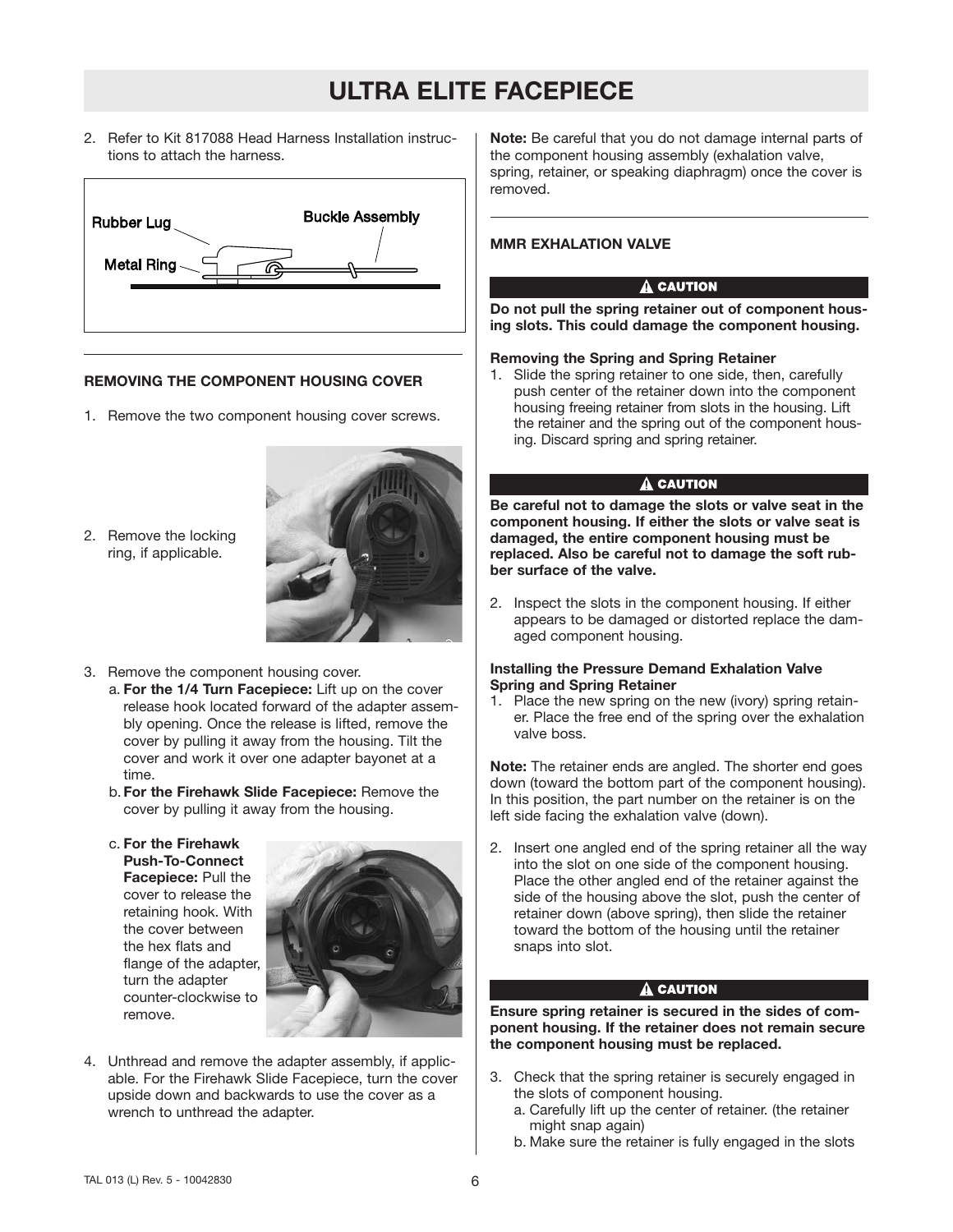of component housing.

- c. Ensure that the spring is centered on the exhalation valve.
- 4. Inspect the slots in the component housing. If either appears to be damaged or distorted replace the damaged component housing.
- 5. Install Component Housing Cover

**Note**: If the cover hook does not snap in place, handtighten the adapter assembly clockwise until two corners of a flat line up with the two notches in the top of the component housing inlet. The cover should snap into place.

#### **Don the facepiece and check the face-to-facepiece seal. Follow the Facepiece Fit Check procedures.**

- 1. Don the facepiece.
- 2. Cycle exhalation valve by inhaling and exhaling six times before testing the face-to-facepiece seal.
- 3. To check for facepiece fit, hold the palm of your hand over the inlet connection and inhale. Hold your breath at least 10 seconds. The facepiece should collapse and stay collapsed against your face. If it does not, readjust the facepiece and test again. If this does not correct the leak, do not use the facepiece.
- 4. To test the exhalation valve, take a deep breath and hold it. Block the inlet connection with the palm of your hand and exhale. If the exhalation valve is stuck, you may feel a heavy rush of air around the facepiece. You may need to exhale sharply to open the valve.

#### **INSTALLING THE ADAPTER ASSEMBLY**

- 1. **The 1/4 Turn Facepiece**
	- a. Holding the adapter assembly in one hand, rotate the slip nut so that the octagon flange on the slip nut lines up with the octagon flange on the adapter.



b.Thread the adapter assembly into the facepiece. Use the spanner wrench to torque the adapter to 12-27 in.lbs. If necessary, continue to torque until the top flat on the octagon is horizontal.

c. The bayonets must be in a horizontal orientation. If the bayonets are not horizontal, remove the adapter assembly and turn the slip nut.



d.Re-install the adapter assembly so that the bayonets are horizontal when the adapter assembly is torqued 12-27 in.lbs.

#### 2. **The Firehawk Slide Facepiece**

- a. Thread the slide adapter into the component housing, handtight.
- b.Use the component housing cover to tighten the adapter so that the next hex flat is aligned with the two index marks near the top of the component housing.
- 3. **The Firehawk Push-To-Connect Facepiece**
	- a. With the cover between the hex flats and flange of the adapter, thread the adapter into the component housing.



- b.Insert the tab on the cover into the slot in the lens ring.
- c. Tighten the adapter so that the top hex flat is horizontal.
- d.Press the cover until the retaining hook snaps into place.

#### **INSTALLING THE COMPONENT HOUSING COVER**

- 1. Place the component housing cover over the adapter assembly. Tilt and rotate the cover to work it over one bayonet at a time, if applicable.
- 2. Insert the tab on the cover into the slot in the lens ring.
- 3. Press in on the front of the cover until the cover hook snaps in place.
- 4. Install the locking ring by sliding it into the groove on the adapter, if applicable. (Do not slide it into the space between the slip nut flange and the adapter flange.)
- 5. Place the spacers in the cover sockets under the locking ring, if applicable.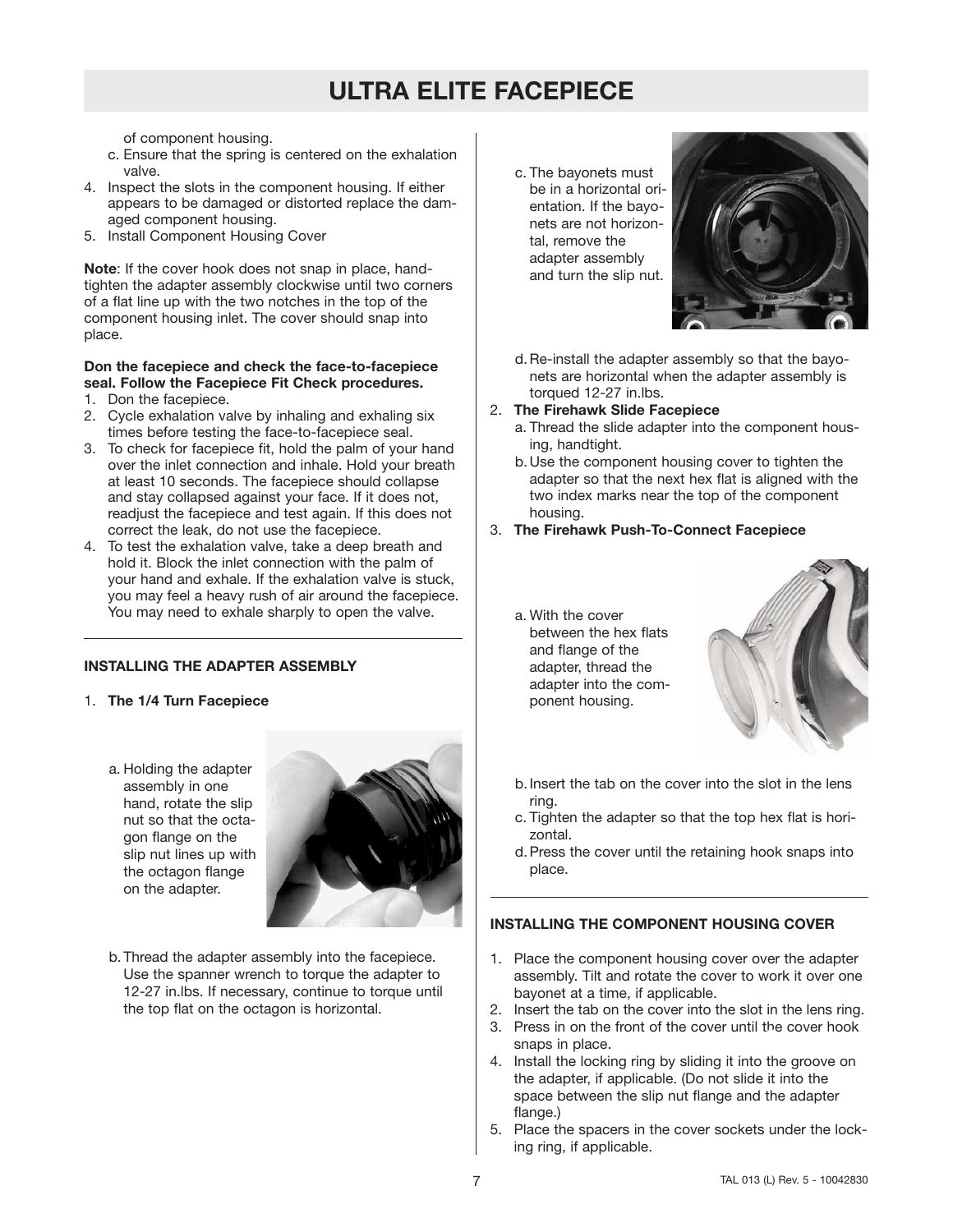- 6. Install the phillips screws and tighten.
- 7. Verify each of the following features.
	- a. The adapter bayonets are locked into a horizontal position, if applicable, and CANNOT be rotated.
	- b.The slip nut is threaded completely into the facepiece and locked securely, if applicable. It CANNOT be rotated.
	- c. The metal locking ring is locked into position, if applicable, and CANNOT be rotated.
	- d.There is no loose play in the assembly of parts.
- 7. Don the facepiece and check the face-to-facepiece seal. Follow the Facepiece Fit Check.

#### **REMOVING THE FACEPIECE LENS AND RING**

#### A CAUTION

**Keep the protective papers on the lens until the lens is completely assembled in the facepiece.**

**Note:** Remove the adapter assembly and component housing cover.

1. Use a phillips screwdriver to loosen and remove the screw from each side of the facepiece lens retaining ring.



2. Remove the upper and lower lens retaining rings.



3. Fold the facepiece flange rubber back and pull the lens out of the groove.

#### **INSTALLING THE FACEPIECE LENS AND RING**

- 1. Remove any dirt, lens fragments, or other debris from the groove.
- 2. Line up the new lens center-line marks (top and bottom) with the facepiece center-line mark. Insert the top of the lens into the groove. Work the facepiece rubber flange around the lens to fully seat the lens in the groove. When installed correctly, the bottom



lens center-line mark lines up with the bottom facepiece center-line mark.

- 3. Moisten the facepiece lens groove and the inside of the housing ring.
- 4. Install the bottom ring. Insert the tab at the top of the component housing into the slot at the bottom center of the lower lens ring. The tab should snap into place.



- 5. Line up the top lens ring center-line with the facepiece rubber flange center-line mark. Press the ring into place.
- 6. Press the ring halves together at the top and bottom of the facepiece so that the ends mate.
- 7. Install a screw on each side. Start the screws. They should thread easily. If not, remove and reinstall the screws to avoid cross-threading. Keep hand pressure on both ring halves.
- 8. As the ring halves come together, alternate tightening the left and right screws to be sure the rings seat completely on the rubber flange.

#### A CAUTION

**Do not over-tighten. Rubber must not show between the lens ring ends at the joint. If this happens, reassemble.**

- 9. Remove all lens protective papers from the new lens.
- 10. Re-install the component housing and the adapter assembly.
- 11. Don the facepiece and check the face-to-facepiece seal. Follow the Facepiece Fit Check.
- 12. Install a cover lens to protect the facepiece polycarbonate lens during storage.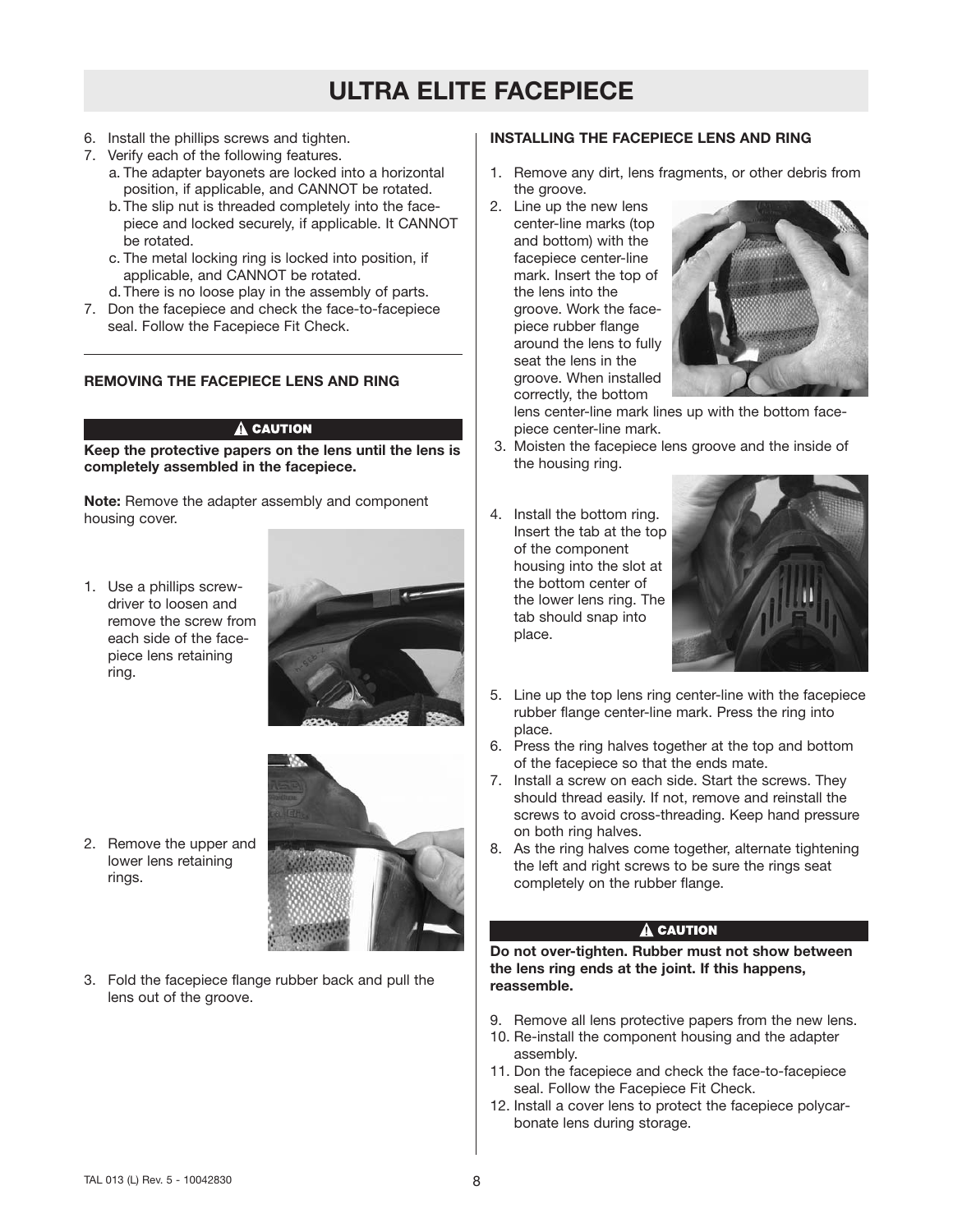#### **REMOVING THE COMPONENT HOUSING ASSEMBLY**

**Note:** Remove the adapter assembly and the component housing cover.

- 1. Use a small phillips screwdriver to remove the component housing ring screw.
- 2. Grasp the ring with the thumb and forefinger of each hand. Gently spread the ring halves apart at the bottom.



3. When the facepiece rubber is out of the ring groove, lift the ring up away from the facepiece. You may need to pull the housing down slightly to allow enough room to remove the ring from between the housing and the lower lens ring.



4. Remove the facepiece rubber from the component housing and pull the housing and nosecup (if installed) out of the facepiece.

#### **INSTALLING THE COMPONENT HOUSING ASSEMBLY**

- 1. Slide the housing into the front of the facepiece.
- 2. Starting at the top (narrow end) of the housing, place the housing in the facepiece groove. Work the rubber all the way around the housing. Check that the housing is completely captured inside the groove and the center-lines are lined up.



3. Moisten the facepiece housing area and the inside of the housing ring.

- 4. Insert the narrow end of the ring into the space between the lower lens ring and the facepiece housing area.
- 5. Line up the component housing ring mark with the facepiece centerline.
- 6. Starting at the top, work the housing ring down on the facepiece to capture the facepiece rubber in the ring groove. Work your way down each side of the ring until the facepiece rubber is completely captured inside the ring.





7. Gently squeeze the ring halves together at the bottom of the housing. Watch the facepiece rubber at the top as you do this. If you see any bulges or wrinkles in the facepiece rubber, it is not captured in the groove. Rework the ring around the facepiece rubber until there are no bulges or wrinkles.

#### $\hat{\mathbf{A}}$  warning

**Bulges or wrinkles mean that the facepiece rubber is not seated correctly in the ring. Re-install the ring to seat it correctly. Failure to follow this warning can cause the facepiece to leak and result in serious personal injury or death.**

8. When the housing ring appears to be seated, grasp the outside of the ring and the inside of the housing at the top between your thumb and forefinger and squeeze them together. Then do the same with the ring halves at the bottom.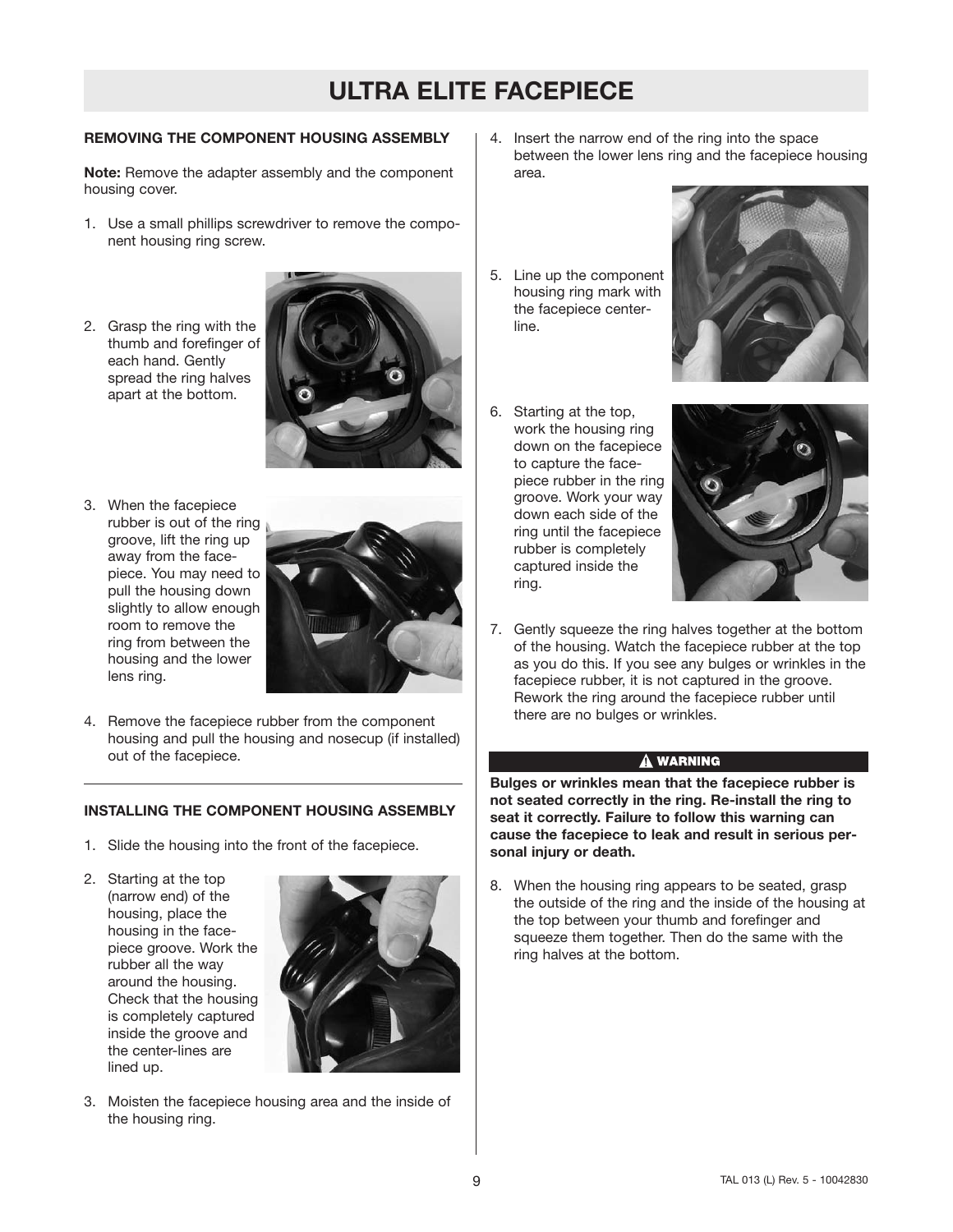9. Install the screw and tighten using a small phillips screwdriver.



#### **A CAUTION**

**Rubber must not extrude between the component housing ring ends at the joint. If this happens, reassemble.**

- 10. Re-install the nosecup or air baffle (if used) in the facepiece.
- 11. Re-install the component housing cover and adapter assembly.
- 12. Don the facepiece and check the face-to-facepiece seal. Follow the Facepiece Fit Check.

#### **REPLACING THE SPEAKING DIAPHRAGM**

- 1. Remove the nosecup or air baffle (if installed) from inside the facepiece.
- 2. Unscrew and remove the speaking diaphragm retaining ring.



- 3. Turn the facepiece upside down and shake out the metal speaking diaphragm and gasket assembly.
- 4. Check the speaking diaphragm and gasket assembly for damage. Replace it if it is worn or damaged.
- 5. Be sure that the gasket is on the diaphragm assembly. Place the diaphragm in the retaining ring. Be sure that the gasket side of the speaking diaphragm will be facing the component housing.
- 6. Replace the retaining ring and hand-tighten.
- 7. Re-install the nosecup or air baffle (if used) in the facepiece.
- 8. Don the facepiece and check the face-to-facepiece seal. Follow the Facepiece Fit Check.

#### **REPLACING THE INLET GASKET AND DISC VALVE**

- 1. Remove the component housing cover and the adapter assembly.
- 2. Remove the disc from the gasket and inspect both for wear. The disc should be very soft and pliable. Install a new disc valve if it is damaged or hardened.
- 3. To install the inhalation disc valve: a. *Gently,* stretch the hole in the center of the disc valve over the gasket stem.
	- b.Note that the inlet gasket has a groove around its inside.



c. With the pull-tab facing you, insert the gasket into the facepiece at an angle so that its groove captures the housing rim. The lower lip on the gasket must be placed under the rim in the component housing.

**Note:** It may be necessary to bend the gasket slightly to work the groove under the rim all the way around. When installed correctly, the gasket will lay flat in the housing, and none of the spokes will be bent.

- 4. Re-install the adapter assembly.
- 5. Don the facepiece and check the face-to-facepiece seal. Follow the Facepiece Fit Check.

#### **ULTRA ELITE FACEPIECE COMPONENT HOUSING INSPECTION**

**Note:** Ultra Elite Facepieces can be identified by a molded emblem in the forehead area containing the word "Ultra Elite".

See User's Instructions for additional illustrations and information.

Inspect the component housing on Ultra Elite Facepieces manufactured from July to December 2003 using the procedure below.

#### **To locate the date code:**

- 1. Hold the Ultra Elite Facepiece in one hand.
- 2. Gently pull the chin cup toward you.
- 3. Under a good light source, locate the stamped circle on the inside, right side of the facepiece.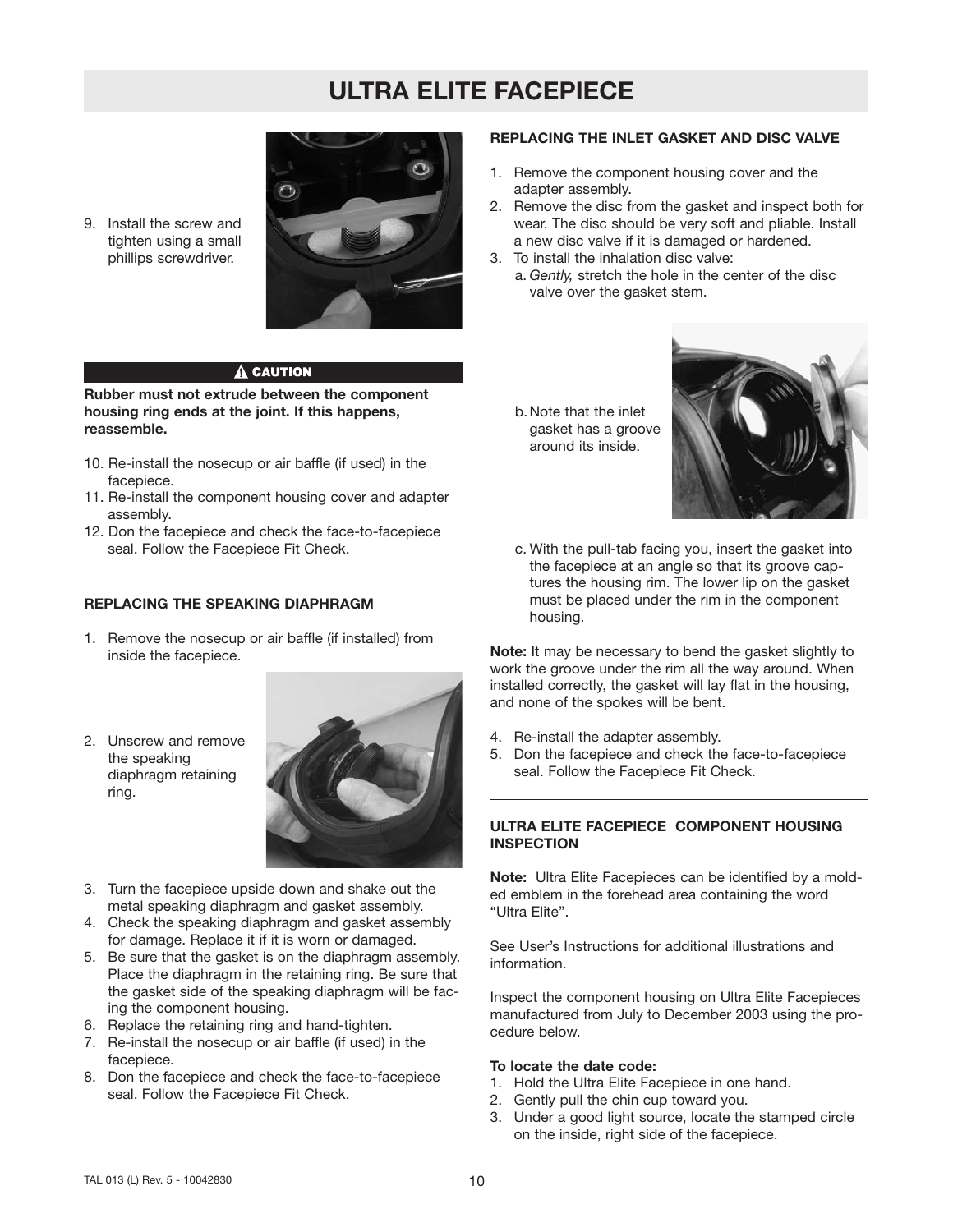4. If a dot is visible in either the third or fourth quadrant of the "03" section and none in the "04" section, the facepiece is subject to the Inspection Advisory. Proceed with the inspection as follows:

#### **Inspection Procedure: (see illustration)**

- 1. For Air Purifying and Pressure Demand facepieces (except MMR and Firehawk), unthread and remove the adapter assembly. Component housing cover removal is not necessary.
- 2. For MMR and Firehawk™ slide-to-connect facepieces: a. Remove the two component housing cover screws and the neckstrap.
	- b.Remove the locking ring (MMR only).
	- c. Lift up on the cover release hook, located forward of the adapter assembly opening. With the release lifted, the cover can be removed by pulling it away from the housing. On MMR facepieces, tilt the cover and work it over one adapter bayonet at a time. d.Unthread and remove the adapter.
- 3. For Firehawk push-to-connect (PTC) facepieces:
	- a. Remove the two component housing screws and the neckstrap.
	- b.Lift up on the cover release hook, located forward of the adapter assembly opening. With the release lifted, pull the cover away from the component housing so that it is between the hex flats and flange of the PTC adapter.
	- c. With the cover against the adapter flange, unthread the adapter from the component housing.
- 4. Pull the gasket (valve spider) out. Ensure that the white inlet disc valve remains attached to the gasket.
- 5. Inspect the flat sealing surface for dullness or discoloration. Refer to the photos below. Also, for reference, compare the thread finish to the sealing surface.

**Note:** For clearer photos, refer to this inspection advisory on MSA's website:

http://www.msanet.com/msanorthamerica/msaunitedstate s/USnoticeindex.html



**Normal Discolored**

6. If dullness, discoloration, cracks, or breaks are noted, do not use the facepiece. Call MSA Customer Service at 1-877-MSA-3473 to make arrangements to return the UltraElite Facepiece to MSA for repair.

7. If no discoloration, cracks, or breaks are noted, reassemble the facepiece as indicated below and return it to service.

#### **Reassembly of Ultra Elite Component Housing Cover and Adapter**

- 1. Gently stretch the hole in the center of the inlet disc valve over and onto the gasket stem.
- 2. With the pull-tab facing outward, insert the gasket into the facepiece at an angle so that the groove around the outer edge captures the housing rim. The lower lip on the gasket must be completely under the rim in the component housing.

**Note:** The gasket may need to be bent slightly to work the lip under the rim all the way around. When installed correctly, the gasket will lay flat in the housing and none of the spokes will be bent.

- 3. For Air Purifying and Pressure Demand facepieces (except MMR and Firehawk), reinstall the adapter assembly.
- 4. For MMR facepieces:
	- a. Holding the adapter assembly in one hand, rotate the slip nut so that the octagon flange on the slip nut lines up with the octagon flange on the adapter.
	- b.Thread the adapter assembly into the facepiece.
	- c. Using a torque wrench with the spanner wrench (PN 494261), torque the adapter to a minimum 12 inlbs. If necessary, continue to torque until the top flat on the octagon is horizontal with a maximum torque of 27 inlbs.
	- d.The bayonets must be in a horizontal orientation. If the bayonets are not horizontal, remove the adapter assembly and turn the slip nut to the next octagon flange alignment.
	- e. Re-install the adapter assembly so that the bayonets are horizontal when the adapter assembly is torqued 12 - 27 in-lbs.
	- f. Place the component housing cover over the adapter assembly. Tilt and rotate the cover to work it over one bayonet at a time.
	- g. Insert the tab on the cover into the slot in the lens ring.
	- h. Press in on the front of the cover until the cover hook snaps in place.
	- i. Install the locking ring by sliding it into the groove on the adapter. (Do not slide it into the space between the slip nut flange and the adapter flange.)
	- j. Place the neckstrap brackets and the spacers in the cover sockets under the locking ring.
	- k. Install the phillips screws and tighten.
	- l. Verify each of the following features.
		- i. The adapter bayonets are locked into a horizontal position and CANNOT be rotated.
		- ii. The slip nut is threaded completely into the face piece and locked securely. It CANNOT be rotated.
		- iii. The metal locking ring is locked into position and CANNOT be rotated.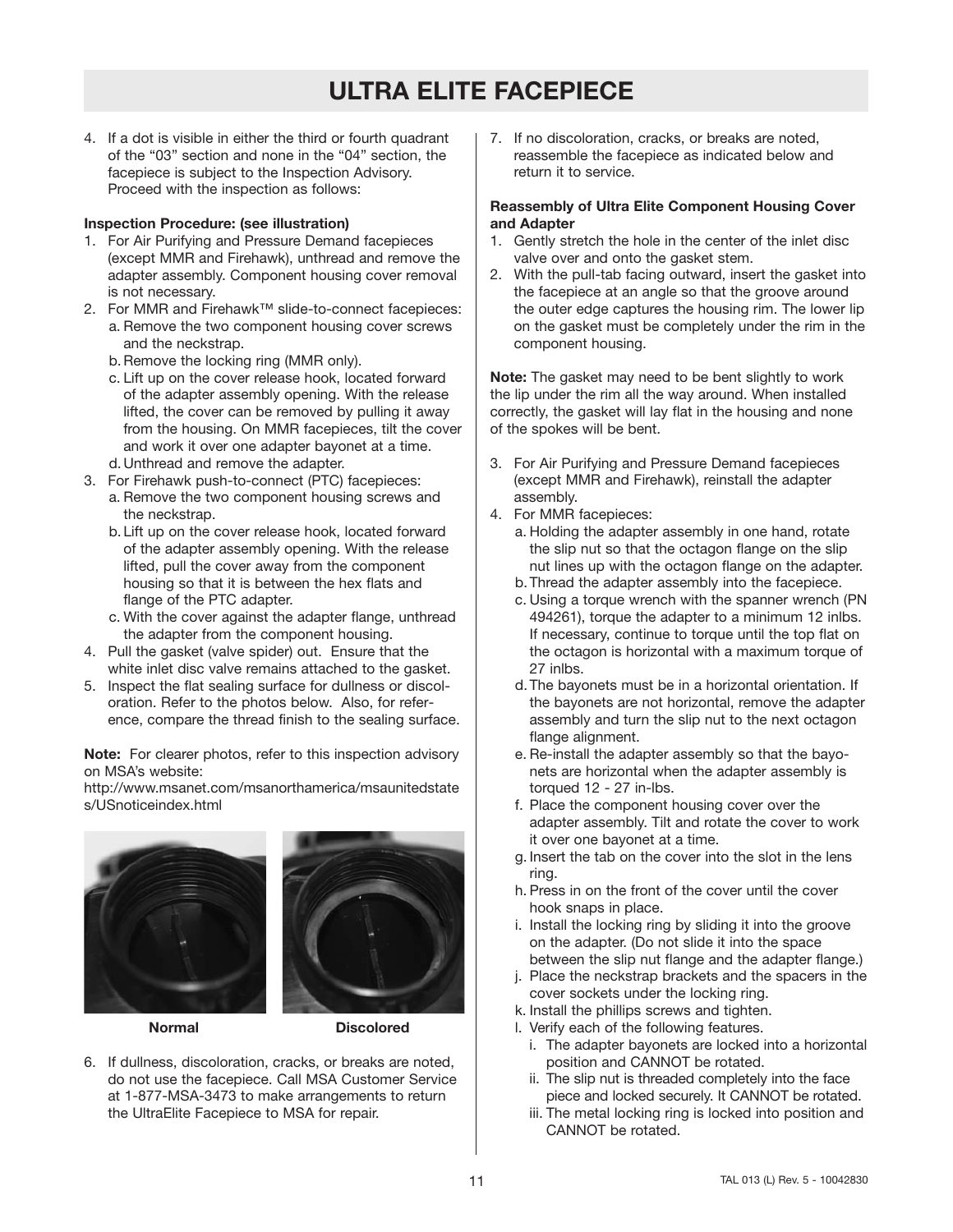iv. There is no loose play in the assembly of parts.

- 4. For Firehawk slide-to-connect facepieces. a. Thread the adapter into the facepiece.
	- b.Tighten the adapter hand tight. Use the component housing cover to continue to tighten until the top flat on the octagon is horizontal.
	- c. Insert the tab on the component housing cover into the slot in the lens ring.
	- d.Press in on the front of the cover until the cover hook snaps in place.
	- e. Place the neckstrap brackets in the cover sockets.
	- f. Install and tighten the Phillips screws.
	- g. Verify that there is no loose play in the assembly of parts.
- 5. For Firehawk push-to-connect (PTC) facepieces:
	- a. Insert the component housing cover tab into the lens ring slot, leave the cover loose.
	- b.Place the PTC adapter through the facepiece component housing cover and thread the adapter assembly into the facepiece hand tight.
	- c. Continue to tighten until the top flat of the adapter octagon is horizontal.

**Note:** The octagon flats on the facepiece adapter must align with octagon flats of component housing.

- d.Press in on the front of the cover until the cover hook snaps into place.
- e. Place the neckstrap brackets into the cover sockets.
- f. Install the phillips screws and tighten.
- g. Verify that there is no loose play in the assembly of parts.
- 6. Don the facepiece and check the face-to-facepiece seal. Follow the facepiece fit check procedures in the user's instructions.

**Note:** For questions regarding this procedure, please contact MSA Customer Service at 1-877-MSA-3473.

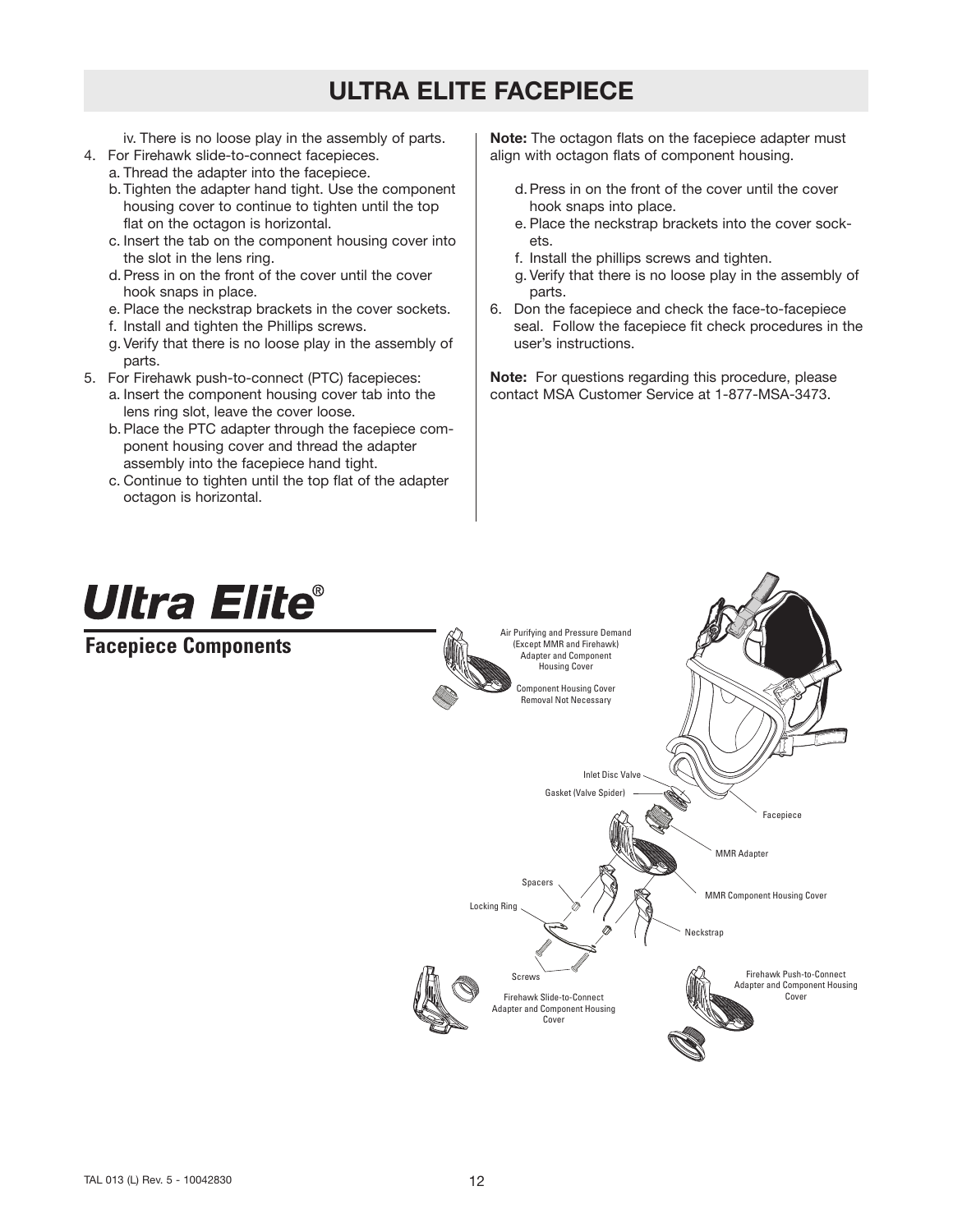#### **PUSH TO CONNECT (PTC) CONTENTS**

P/N 10033115 PTC Adapter<br>P/N 637070 Screw (2) P/N 637070<br>P/N 490134 Spider Valve

#### **BEFORE USE**

- Read and understand these instructions before attempting to use this equipment.
- This air mask is to be used only by trained and qualified personnel.

#### **INSTALLING THE PTC (PUSH TO CONNECT) ADAPTER ASSEMBLY AND COMPONENT HOUSING COVER**

1. Insert facepiece component housing cover tab into lens ring slot, leave the cover loose.



2. Place the facepiece adapter through the facepiece component housing cover. Thread the adapter assembly into the facepiece.



3. Tighten facepiece adapter until the top flat on the octagon is horizontal.

**Note:** The octagon flats on the facepiece adapter must align with octagon flats of component housing.

4. Press in on the front of the cover until the cover hook snaps into place.



- 5. Place the neckstrap clips into the cover sockets. Install the new phillips screws and tighten.
- 6. Verify that there is no loose play in the assembly of parts.
- 7. Don the facepiece and check the face-to-facepiece seal. Follow the Facepiece Fit Check procedures in the Operation and Instructions Manual. For NFPA Firehawk (P/N 10023638) or WorkMask (P/N 10024090).